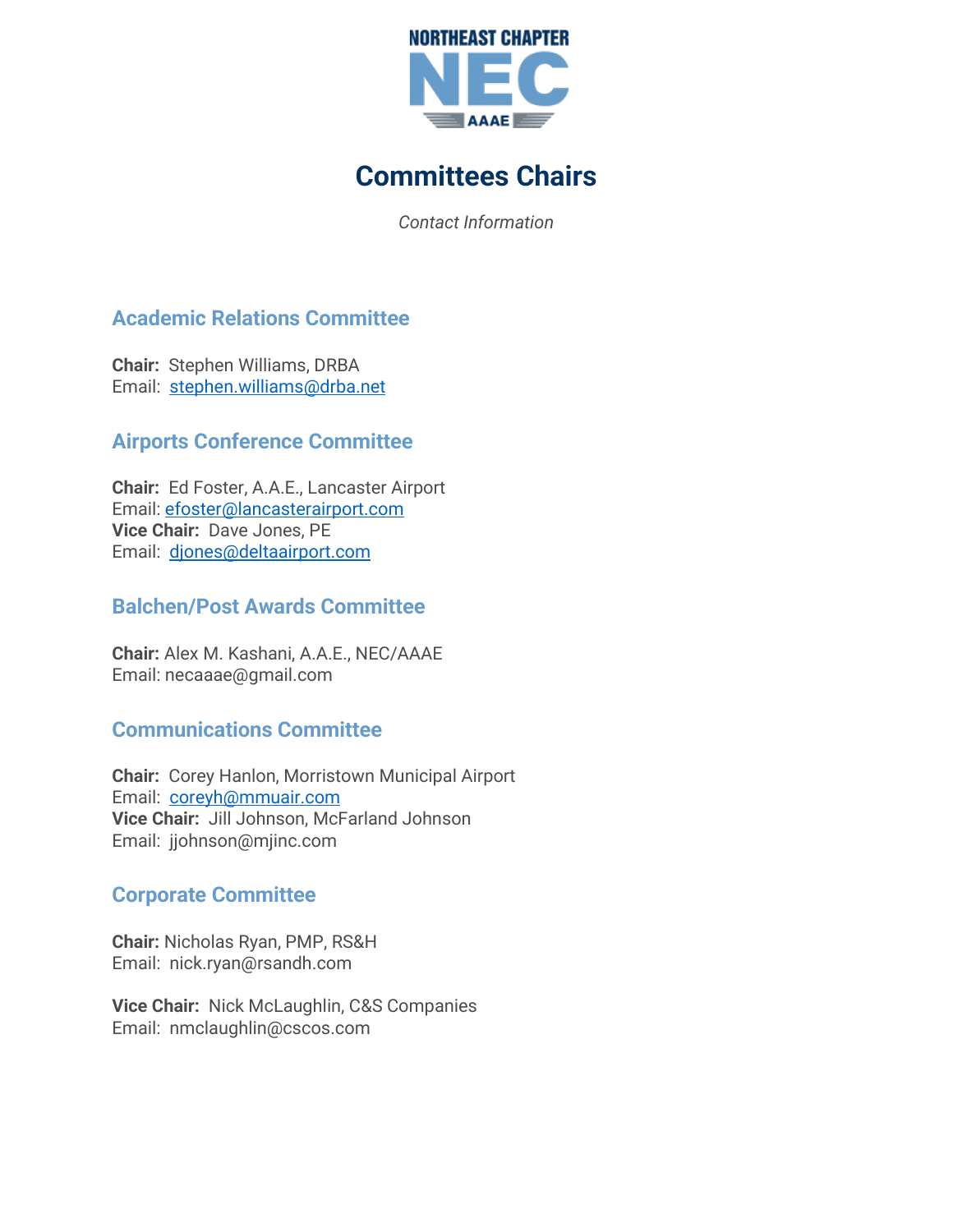

#### **HUB Conference Committee**

**Chairs:** Bob Junge, Passur Email: rjunge@passur.com

#### **Diversity, Equity & Inclusion Committee**

**Chairs:** Api Appulingam, P.E., City of Philadelphia, Division of Aviation Email: [Api.Appulingam@phl.org](mailto:Api.Appulingam@phl.org) **Vice Chair:** Keiva Rodriques, BWI Email: [keiva.rodriues@outlook.com](mailto:keiva.rodriues@outlook.com)

# **Government Affairs/State Rep. Committee**

**Chairs:** Paul McDonough, McFarland Johnson Email: [pmcdonough@mjinc.com](mailto:pmcdonough@mjinc.com) **Vice Chair:** Chasen Congreves, Pease Development Authority Email: [c.congreves@peasedev.org](mailto:c.congreves@peasedev.org)

## **International Aviation Snow Symposium (IASS) Committee**

**Chair:** Joseph E. Guarino, C.M., Buffalo Niagara International Airport Email: joseph.guarino@nfta.com **Vice Chair:** Carlton Braley, A.A.E, Fortbrand Email: cbraley@fortbrand.com

#### **Membership Committee**

**Chair:**Paul Brean, C.M., Pease Development Authority Email: p.brean@peasedev.org